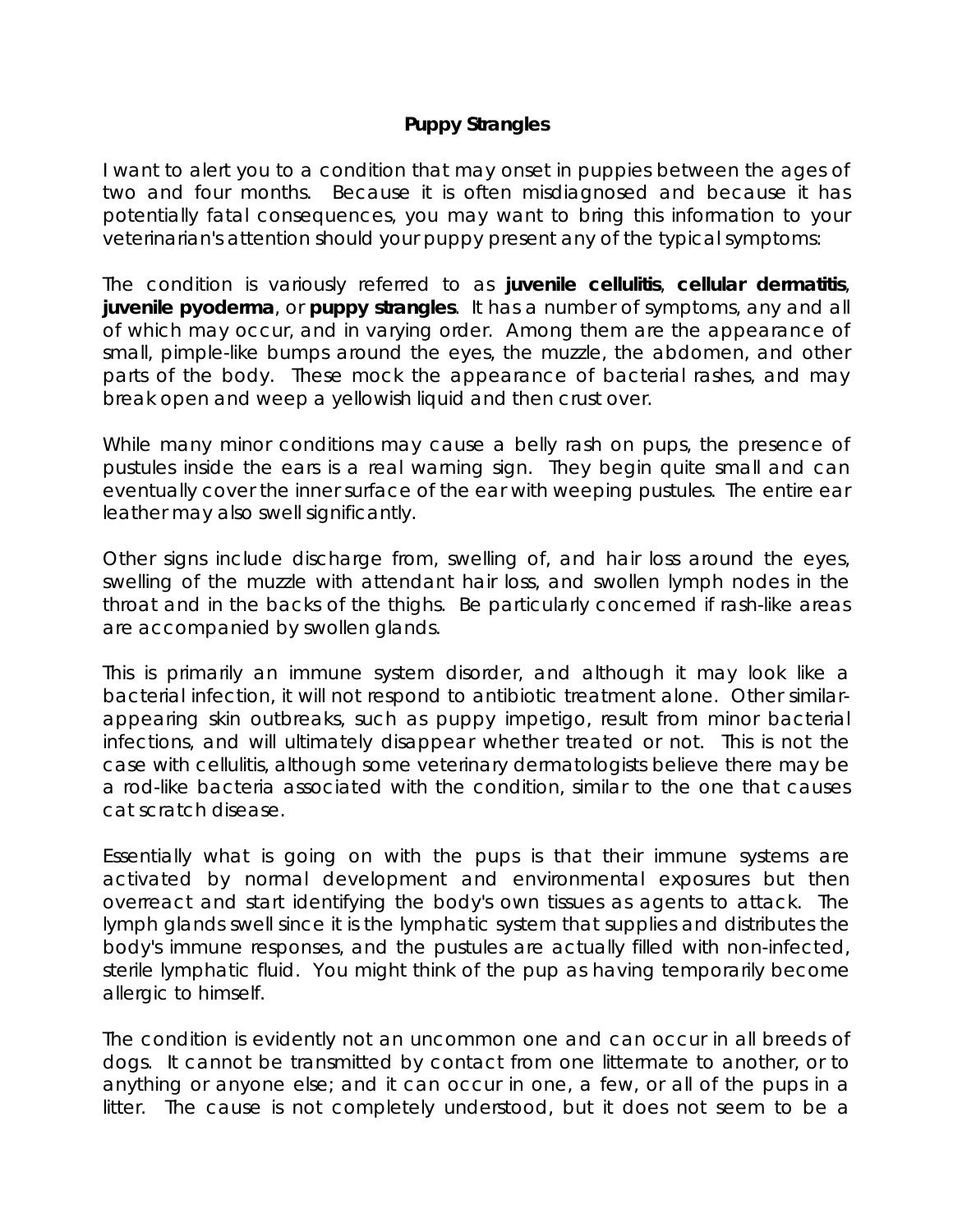genetic problem. It generally onsets in pups between the ages of two and four months, takes two to eight weeks to run its course, and if properly treated, leaves the pup with a completely healthy and functional immune system and no effect on future health or lifespan.

Because the immune system is running amok, so to speak, treatment consists of suppressing its action with corticosteroids, usually prednisone, with associated backup antibiotics in case of exposure to bacterial infection while the immune system is suppressed. Depending on the severity of the condition and the pup's response to treatment, the course of medication will run two to eight weeks. It is important to monitor the pup carefully once treatment has stopped. If the condition recurs, medication must be reinstituted for a longer period. Eventually the immune system will sort itself out.

If the condition goes unidentified and untreated for some time, there may be rather extensive facial hair loss, which may result in some permanent adult scarring, but this is not the usual case. The other grave danger to the pup comes from the swelling of the lymph glands in the throat, which may actually enlarge to the point where they interfere with the pup's swallowing and breathing, thus the name puppy strangles.

While on steroid therapy you may notice an increased appetite, rather alarming weight gain, and a tendency to pant and to appear overheated and uncomfortable. These are all unfortunate but unavoidable side effects which must be endured if they occur; they will resolve once the steroids are no longer needed.

There is one possible complication from taking steroids at such an early age that may have serious adult consequences: It is thought that perhaps the steroids in some manner interfere with normal skeletal growth and development. Of particular concern are the hip joints. To counteract any such potential damage, it is now recommended that the pup take an oral glucosamine complex supplement throughout the course of steroid therapy. You can use Vetri-Science's Glyco-Flex, Vetri-Science's Multi Source Glucosamine, or commercially marketed human glucosamine complex in the same approximate proportions: In a product with a total content of 500 mg of glucosamine, there should be about 175 mg. each of glucosamine sulfate and glucosamine hydrochloride, and about 90-100 mg of n-acetyl glucosamine. Follow the recommended dosage for the pup's weight on the Vetri-Science products. For human products, give 500 mg. daily.

You can purchase the Vetri-Science products directly by mail order from KV Vet Supply, 3190 N Road, P. O. Box 245, David City, NE 68632. Telephone is 800-423- 8211; fax is 800-269-0093; web site is www.kvvet.com. Phone hours are Mon-Fri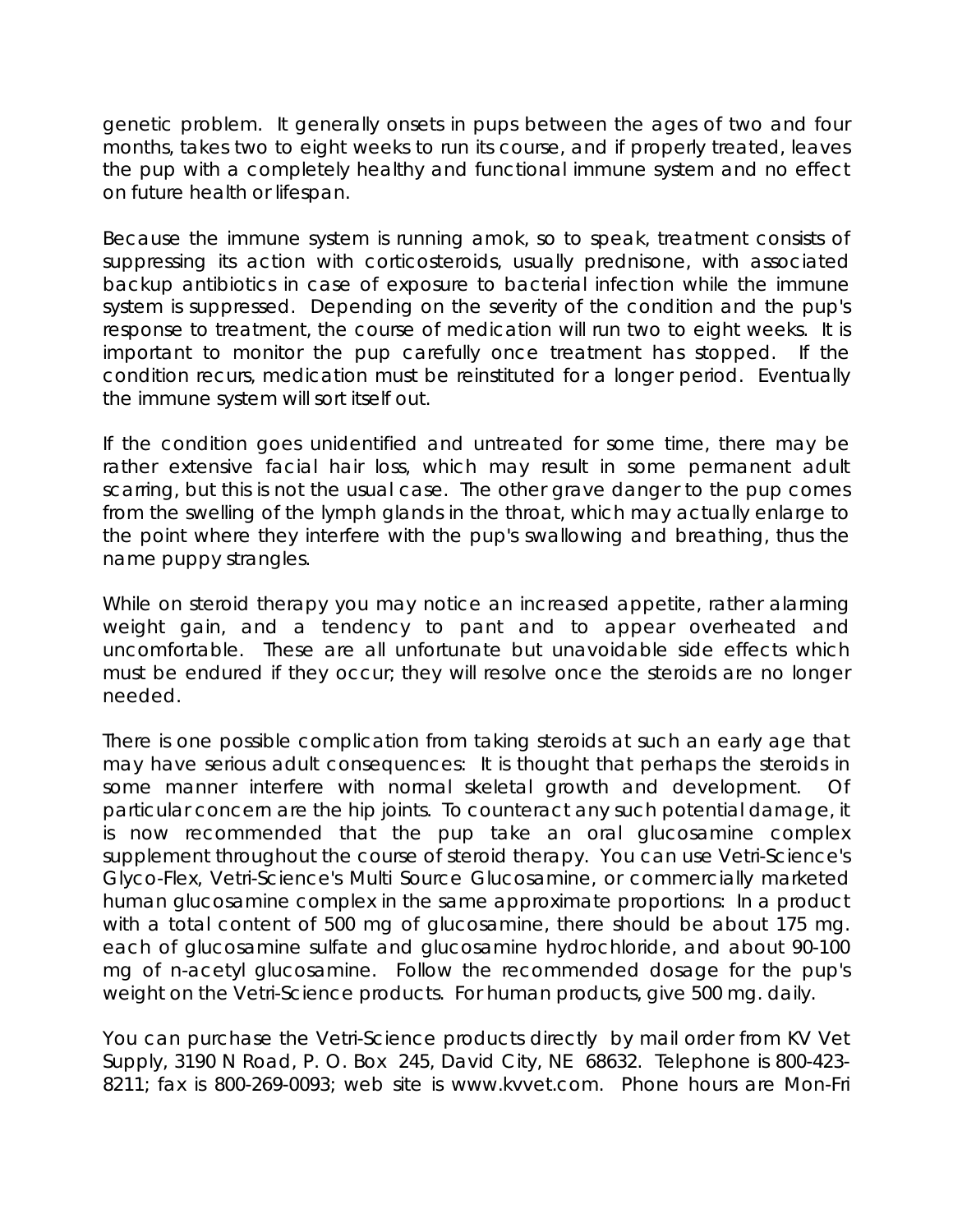7AM-8PM CST. Sat 8AM-5PM. They have the best prices I have been able to locate, and their shipping is fast and reliable.

Another important situation to be aware of is that while the pup's immune system is being suppressed by the steroids, he will be unable to defend himself against any viral or parasitic disease that he encounters. The antibiotics will usually take care of any bacterial problems, but the pup is especially vulnerable to parvovirus and demodectic mange at this time, and you must exercise extreme care not to expose him to possible contaminated environments nor let him get overtired or overstressed with activities or concentrated training. This does not mean to put him into a plastic bubble, but use good common sense, and for management of parvovirus make sure you have a spray bottle of a 1:30 chlorine bleach to water mixture on hand at all times to decontaminate all new people and objects in the pup's environment. It would also be useful to spray the pads of the pup's feet with the bleach mixture anytime after he ventures into a public or semi-public area.

Unless your pup is actually taking steroids, you do not need to become alarmed or reduce his exposure in any way. If he does develop the condition, however, it will also mean that there is no point in giving any vaccinations while he is on steroids, and probably any vaccinations given prior to his developing the condition have been ineffective. Once he is over the cellulitis and has completed the course of steroids, consult with your vet or breeders for an appropriate vaccination schedule.

When the steroids have been discontinued, observe your pup's condition and behavior carefully. There may have been exposure to a bacteria that is not sensitive or is resistant to the particular supportive antibiotics that he has been taking. Symptoms of infection may have been masked by the steroids, and will become apparent once they are discontinued: I had an Irish Setter pup display septic arthritis from a streptococcus infection in both elbows and one knee following discontinuation of steroids: the antibiotic lincocin that she had been taking was not effective against this bacteria; the infection had been ongoing for some time in a masked state; and several weeks of ampicillin therapy were necessary to clear the infection and return the joints to normal.

If you should run into difficulties with your pup, or if your own veterinarian is unfamiliar with this often misdiagnosed condition, or if you are not satisfied with the pup's progress, you may have your vet contact mine. He is fully alerted to the situation and prepared to discuss treatment. Or you may wish to call him yourself or bring your pup to him for an exam and treatment. He is Dr. Robert Titchenal, Petaluma Veterinary Hospital, 2443 Petaluma Blvd. North, Petaluma; (707) 762- 3511.